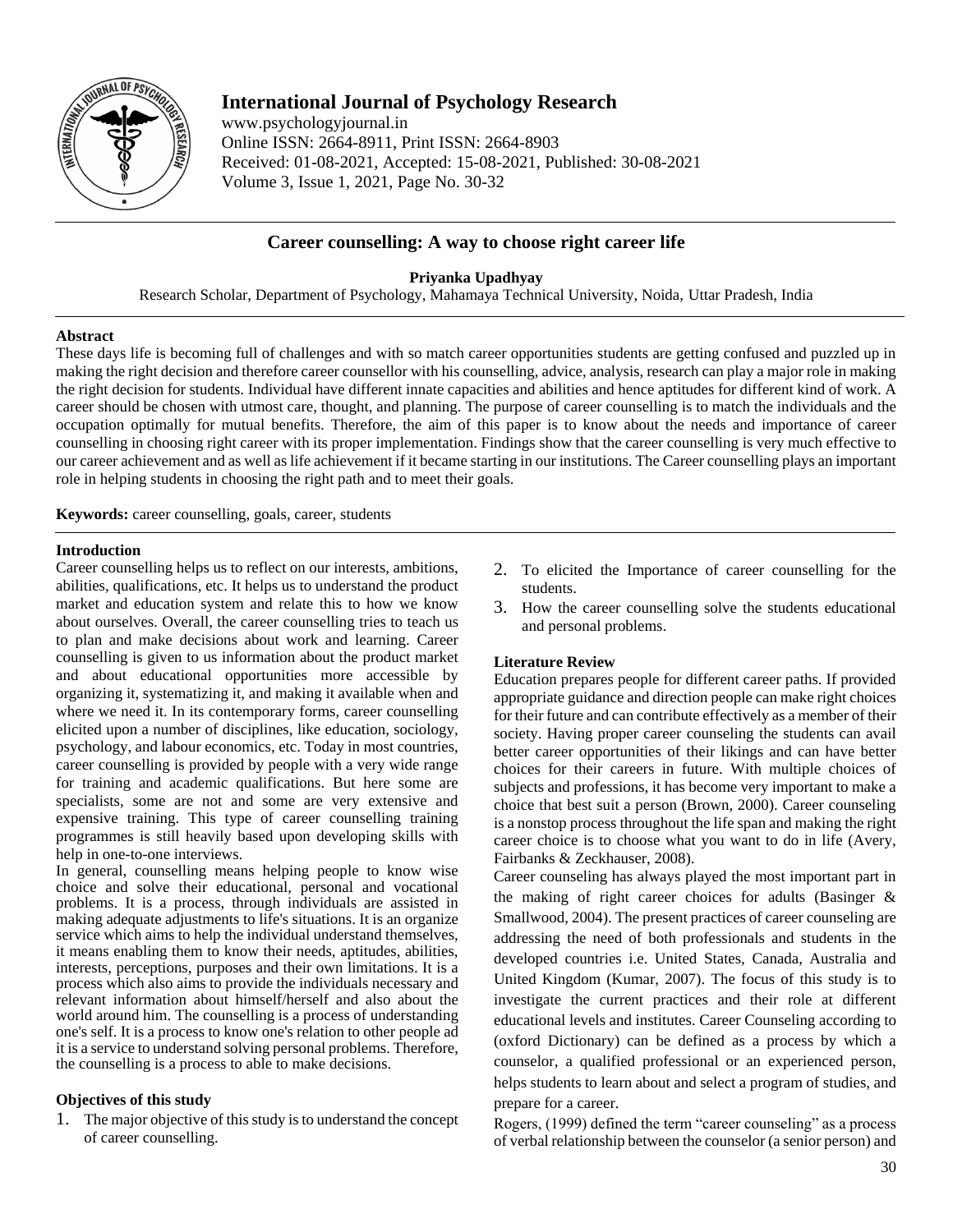a counselee (a student or a professional) in which the senior person after assessing and measuring the skills, interest and abilities of a counselee provides direction in the form of information about the opportunities and career options that can be optimal for the counselee. Nevo (2007), states that a key role of a career counselor is to help a person, a student or a professional with the information about the relevance of education/experience to the practices of the world.

Schmidt, (2003) argued that it is very critical for a student to know how his personal goals and the career choices in the world of work are aligned. Students that work in the areas they are passionate about are more productive, have more retention rate and are highly motivated to their professions (Whiston & Sexton, 2008). Most of the students are studying for the pursuit of a right career after the completion of education. The theory of Super claims, that a young student is in the exploration stage for the first time in life while the mature student in the recycling of career exploration. These mature students need to make crucial decisions in their career counselling and provides quality life planning education and proper career service which are classified with our developmental needs of different stages of growth.

Career counselling supported to create good career decisions according to their abilities, interests, orientations, etc. It empowered to make responsible and informatics choices on our education, career goals and other aspects for leading to a meaningful life. It helps us to assist in adapting and managing to the transition of life from school to the workplace. Career Counselling prepared us for the actualization of life potential through the pursuit of our personal and career goals. It assists to understand our own career and academic aspirations. It develops positive attitudes towards learning and works. It helps to properly utilize the acquired knowledge, attitudes and skills whenever necessary.

#### **Why do we need a counsellor?**

Once the famous German-born scientist Albert Einstein said that-Everybody is a genius but if you judge a fish by its ability to climb a tree, people will believe that the fish is quite stupid. The fish's best ability is to swim in the water. The value here is that each person or a child possesses a unique character and to pull out that unique character the concerned person needs a mentor or a counsellor. These days life is becoming full of challenges and with so match career opportunities students are getting confused and puzzled up in making the right decision and therefore career counsellor with his counselling, advice, analysis, research can play a major role in making the right decision for students. As human beings, each and every one need counselling so that he/she can improve performances. Now few points through which career counselling can help in making careers:-

- Career counsellor's expert can analyse your interest personality character through which you can evaluate yourself with the best possible career options which suit you.
- Counsellor not only guides you but they will also be like your best friend you can share everything with them so that they can understand you from the heart as well.
- Deciding time table and career strategy for growth and gaining Right skill.
- Career counselling not only helps in making you a great personality but it will help you to make you a more organized

and a better person by various modern methods.

- Career counselling helps you to gain focus which can truly reflect in our deeds & work.
- Career counselling helps in learning latest technology.
- In this techno-savvy world, career counselling has expanded its length and breadth so that it can reach to a mass audience so that they can also improve the country's future as well.
- Career counsellor can also interact via various means of communications so that student can easily learn and interact with them.

#### **Various other skills that can be learned via career counselling**

- Through different career counselling sessions students can develop a problem-solving attitude which can be helpful in resolving their career queries.
- According to various reports it is said that a student can learn a lot more through Communication skills therefore the student can enhance his communication skills.
- Student can research on himself with the help of a counsellor to explore new opportunities according to the latest trends.
- Career counsellor always helps the concerned student about having patience and also helps them to learn about listening skills.
- For example, a cricketer needs a coach to guide him, a student needs a teacher to teach him similarly a person who is unable to decide about his / her career needs a counsellor for counselling.

### **Needs of career counselling**

- Career Counselling assists us to know self-understanding and self-direction. It helps in understanding one's strengths and limitations. And helps individual to developed own ability to solve problems and to take decisions.
- It needed for knowing the optimum development of individuals and solve different problems. For reserve and proper utilizing of human resources, it helps in national development.
- To understand academic growth and developments, vocational adjustments, and vocational choices. Social and personal adjustment for a better life and to make good citizenship.
- Like everyone school students are also needed to acquire the knowledge, attitudes, and skills that contribute to effective learning and subsistence in life. At the secondary level, they need to choose from the base of courses in different streams available in the schools and from special skill training courses available in the community.
- Students also need to fix future academic and vocational goals after the +2 level. Because, this level demands that, they relate their academic achievement with the world of work and overall in life.
- Career counselling is not only as an instruction, but it is also a plan to move our life to a good way. It helps students" development through academic information, career information, group counselling, orientation and assessment.
- The general features of career self-management skills like, decision making, self-awareness, self-confidence are started from an early age. Where career counselling and education help in primary school students to explore qualities made for